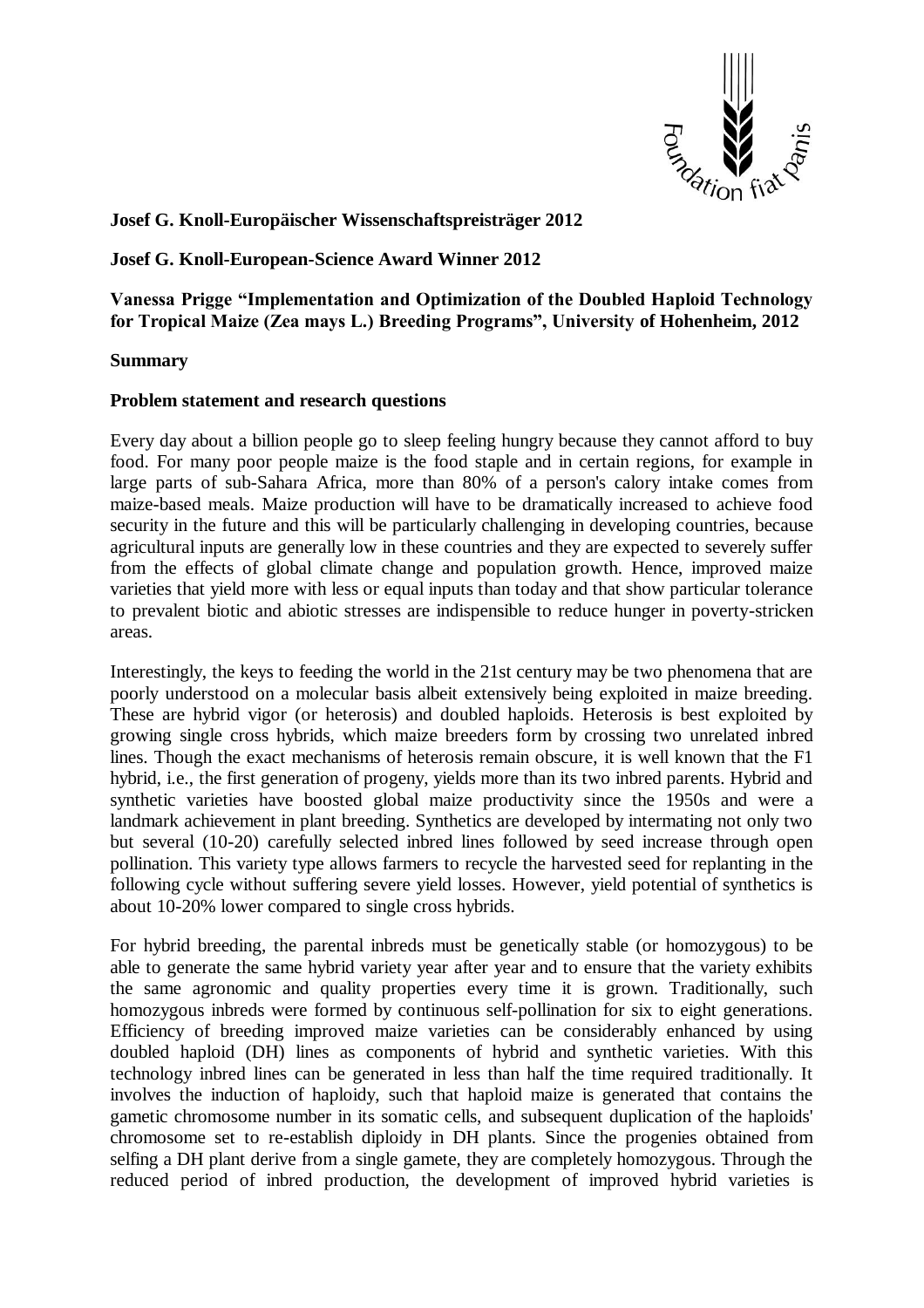considerably accelerated. Additionally, maize breeding with DH lines has several quantitative genetic, economic, and logistic advantages and, therefore, has been adopted for inbred development in many public and commercial maize breeding programs in Europe and North America. However, before the initiation of this thesis research there were no published accounts of the adoption of DH technology in non-temperate areas.

In vivo production of DH lines involves four basic steps: (i) inducing haploidy by pollinating source germplasm with pollen of a haploid inducer; (ii) identifying putative haploid seeds (seeds with a haploid embryo) using a seed coloration marker; (iii) duplicating chromosomes of haploids by treating seedlings with a mitotic inhibitor; and (iv) self-pollinating DH plants to multiply their seed. Compared to in vitro approaches for DH line production such as anther or microspore cultivation, the in vivo method does not require tissue culture and is therefore also suitable for less sophisticated maize breeding programs in developing countries. However, it was not clear whether the protocols available for in vivo DH line production in temperate maize breeding programs were directly applicable to tropical conditions. All of the publicly available haploid inducers had been developed and mainly been evaluated for agronomic performance under temperate conditions. Hence, there was no information on whether the environment al conditions or the genomic composition and geographic origin of the source germplasm would influence the inducers' haploid induction rate (HIR), Le., the proportion of haploids produced among the total induction cross progeny. The biological mechanism underlying in vivo haploidy induction was still unknown and none of the modern haploid inducers with high HIR had been subjected to genome-wide analyses of the quantitative trait loci (QTL) controlling haploid induction ability.

Further, it was important to investigate the applicability of the purple seed color marker used to detect haploids in tropical source germplasm, because in temperate germplasm inhibition of the purple color caused problems, particularly in source germplasm belonging to the temperate flint heterotic group, so that detection of haploids was not possible with this marker. In general, maize haploids are not expected to show symptoms of fertility such as silk and anther emergence due to disrupted gamete formation. Hence, duplication of their chromosome set to the diploid (doubled haploid) level is necessary to enable successful self-pollination and seed development on the selfed ear, aprerequisite for maintenance of the resulting DH line. However, in European germplasm several researchers observed significant genetic variation for male and female fertility of haploids. It was important to study this phenomenon in haploids of tropical origin as well, because a satifactory level of fertility would supersede artificial treatments, which still represent a bottleneck in the DH production pipeline due to the associated cost and labor inputs. Finally, there had been no proof-of-concept that viable and high-yielding DH lines can be developed by in vivo DH technology from tropical source germplasm.

## **Objective of the research**

The aim of this thesis research was to furt her improve the in vivo DH technology to facilitate its implementation for tropical maize breeding programs at the International Maize and Wheat Improvement Center (CIMMYT). In particular, the objectives were to

 present a step-by-step documentation of the production of haploids and DH lines that can be used for capacity building purposes;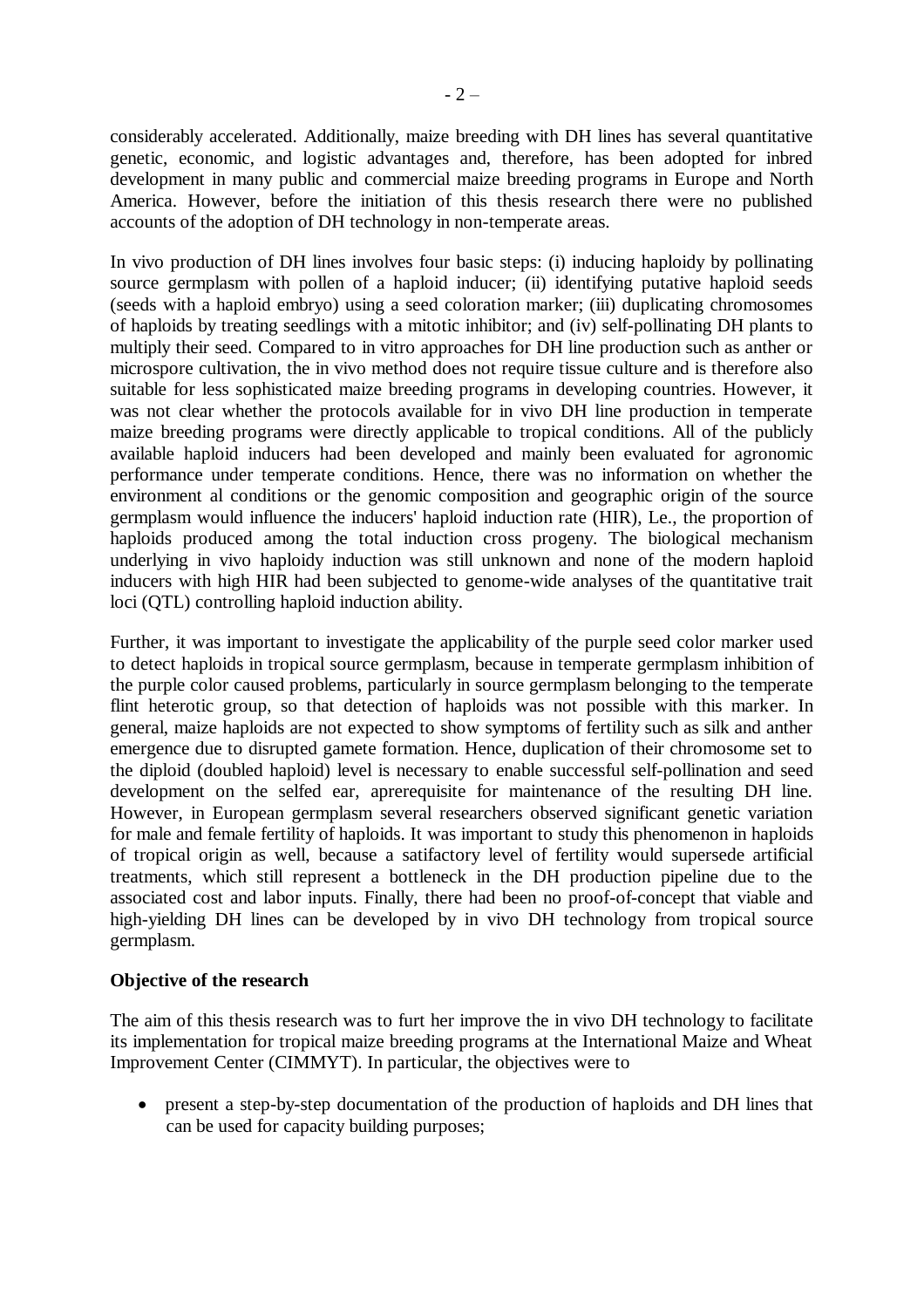- examine the agronomic performance and haploid induction ability of temperate haploid inducers under tropical conditions;
- design and conduct a breeding program for developing haploid inducers that are well adapted to tropical environments;
- study the genetic architecture of in vivo haploid induction ability and assess the stability of QTL across various genetic backgrounds;
- explore options for exploiting fertility of maize haploids to avoid artificial chromosome doubling treatments during DH line production; and
- evaluate tropical DH lines for testcross performance to estimate quantitative genetic parameters and identify parental components for tropical hybrid and synthetic varieties.

## **Methodological Approach**

Setting up a production pipeline for DH lines at CIMMYT-Mexico was the major aim of this thesis research and it required the amendment of the involved processes to local conditions and CIMMYT facilities. Apart from acquiring materials and establishing work flows that allowed performing the individual production steps in an efficient and cost-effective manner, particularly training of staff was essential for the successful technology transfer. As part of our capacity building efforts, we produced a detailed recipe-style protocol and a 15-minute training video to provide guidance on the production of doubled haploids in maize. The video is publicly available at http://www.youtube.com/watch?v=V2jOEuZjjrg.

Since inducers with tropical adaptation were initially not available, we tested the temperate inducers RWS, CH400, and RWSx CH400 developed by the University of Hohenheim for their suitability to induce haploidy in tropical source germplasm and evaluated their agronomic performance under tropical conditions. The inducers were used as pollinators in crosses with tropical germplasm of diverse origins (South and East Africa, Central and South America) and population types (single crosses and open-pollinated populations including accessions from CIMMYT's maize genebank) to estimate their HIR. Putative environment al influences were accounted for by conducting these experiments in three seasons and two locations in Mexico.

Simultaneously, we initiated a breeding program aiming at developing inducers that combine high haploid induction ability with adaptation to subtropical and tropical conditions for use in a wide range of cropping systems and agroecologies in developing country maize breeding programs. We crossed temperate inducers with tropical CIMMYT maize lines (CML) from Mexico and Zimbabwe and made backcrosses to both, inducer and GML, to investigate the effect of higher genome contributions by either parent on inducer performance. Selection criteria included agronomic characteristics such as abundance of pollen, plant vigor, resistance to tropical leaf diseases, and seed production capacity after selfing. Further, special characteristics pertaining to inducers were evaluated such as HIR and expression of the seed color marker required for identification of seeds with haploid embryo harvested on the induced source germplasm.

To support traditional inducer selection schemes, which are based on time-consuming and labor-intensive phenotyping protocols, we resumed studies on the genetic architecture of haploid induction ability which had been initiated more than a decade age at Prof. Geiger's group at the University of Hohenheim. Identification of the genomic regions that harbour QTL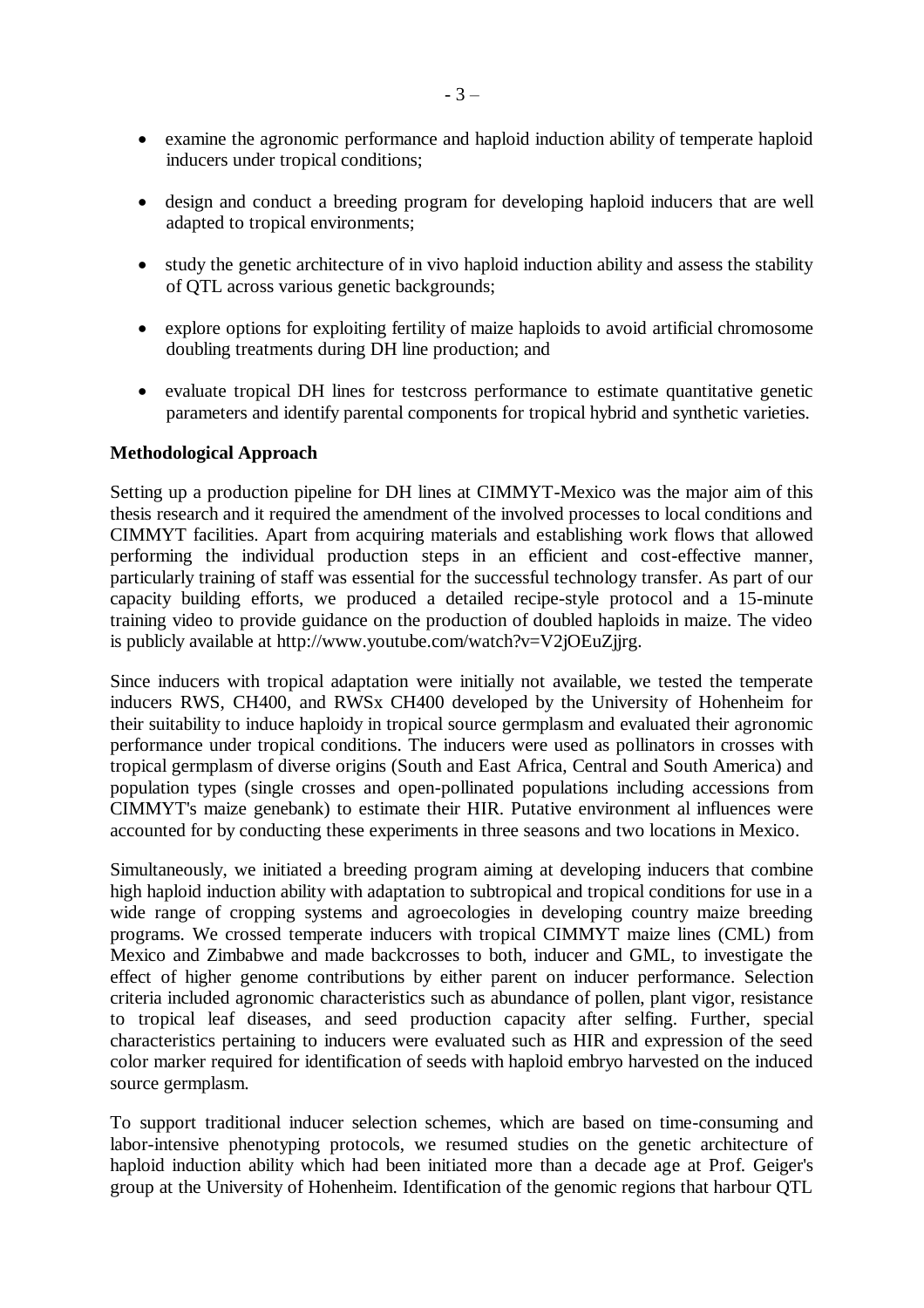affecting the trait involved: 1) developing a large segregating population from two inbred parents with contrasting HIR levels; 2) phenotyping the progeny for HIR under field conditions; 3) genotyping the progeny with DNA-based markers densely covering the genome; and 4) applying sophisticated statistical analysis tools to relate polymorphisms detected in the DNA sequence with the HIR levels of individuals. To assess the stability of QTL across different genetic backgrounds, which is a prerequisite for marker-based trait introgression programs, we conducted these QTL analyses in four populations comprising between 113 and 185 individuals each. The populations were formed from four cross combinations of elite inbreds involving two the temperate inducers UH400 and CAUHOI as well as one temperate and two tropical inbreds without induction capacity.

While the previous three studies focused on optimizing the first two steps of the DH production pipeline, namely haploidy induction and detection of haploids, the fourth study aimed at exploring alternatives to artificial chromosome doubling for the production of homozygous, fertile inbreds from these haploids. To assess genetic variation for male fertility of haploids, we screened 260 haploid maize populations derived by haploidy induction of diverse temperate and tropical source germplasm comprising various maturity groups, heterotic groups, and variety types under field and greenhouse conditions in two tropical environments in Mexico and three temperate environments in the U.S. corn belt. We monitored anther emergence and performed self-pollinations when possible. After harvest, we estimated the proportion of fertile haploids per population and determined the average number of intact seeds produced on selfed ears by fertile populations.

Finally, our last study made use of tropical DH lines that had been produced in the frame of this thesis research at CIMMYT during 2007 to 2009. We selected DH lines from five open pollinated populations (including one genebank accession from Brazil) and five elite single crosses from Zimbabwe and Colombia for field evaluations to estimate quantitative genetic parameters for teste ross grain yield and dry matter content. This allowed comparison of these population types with regard to their suitability for maximizing response to selection in tropical maize breeding programs employing DH lines. In addition, we genotyped the DH lines to assess the molecular diversity captured from the corresponding source germplasm.

## **Results and Discussion**

Evaluation of temperate haploid inducers in Mexico revealed HIR of 8-12% on average, which is comparable to the rates commonly obtained under temperate conditions in Germany and Chile. Induction of haploidy worked well in diverse tropical source germplasm irrespective of population type or geographic origin, yet some sour ce germplasm were more responsive to haploidy induction than others. The level of expression of the purpie seed coloration, which is inherited from the inducers and used to discriminate seeds with haploid embryo from diploids, also varied among sour ce germplasm but the method worked well in tropical dent and flint germplasm alike. These results suggested that temperate inducers could be readily employed for haploidy induction during initiation of DH breeding programs in the tropics. However, the temperate inducers exhibited only decent pollen and seed production capacity and showed strong symptoms of susceptibility to prevalent tropical leaf diseases. Therefore, their permanent deployment in tropical DH breeding programs was not recommendable.

Fortunately, promising results were obtained in our tropical inducer breeding program. Through targeted recombination of temperate inducers and tropical CML and by applying phenotypic selection based on results from extensive field trials, we managed to develop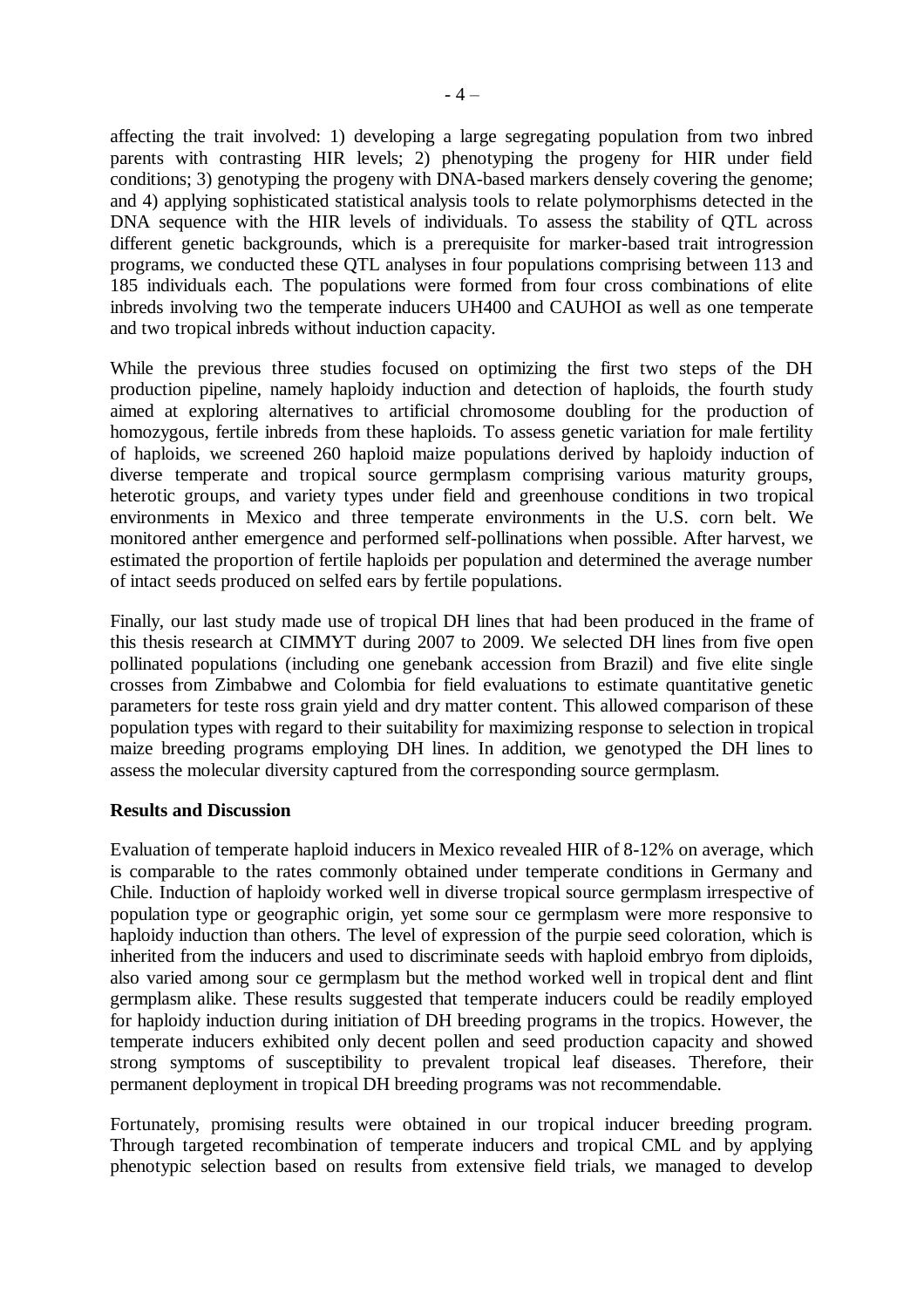tropical inducer candidates combining HIR of up to 10% with notably improved agronomic performance under tropical conditions. Specifically, these putative tropical inducers showed improved plant vigor and abundant pollen production, reduced disease susceptibility, delayed anthesis dates which better synchronized with flowering dates of the tropical source germplasm, and improved seed production capacities. These results are currently being confirmed by assessing the performance of these tropical inducers in multiple environments at CIMMYT's regional maize breeding hubs in India, Kenya, Zimbabwe, and Colombia.

The comparative QTL analyses revealed several new insights into the genetics of haploid induction ability: (1) The trait is likely controlled by one major QTL on chromosome 1 which is stably expressed in populations of inducer x non-inducer crosses. This confirmed findings of previous studies and suggested that the identified chromosomal region is very suitable for positional cloning of the corresponding gene(s). (2) Additional QTL with smaller effects may act as modifiers suppressing or enhancing the expression of the major locus and may be responsible for variable HIR depending on the genetic background. Since these small-effect loci will be very difficult to select far phenotypically, marker-based approaches such as genomic selection may be necessary to capture them for inducer breeding. (3) At loci in the vicinity of the major QTL on chromosome 1, inducer alleles were underrepresented, the observed segregation ratios at these loci deviated significantly from the expected Mendelian segregation ratios. This means that the inducer's gametes are not transferred properly during meiosis and, therefore, inducer genotypes may gradually lose their haploid induction ability through sexual recombination. Consequently, monitoring of HIR levels is crucial during maintenance breeding of inducers to ensure that only genotypes with high HIR are kept as inducer stocks. Once the underlying genes have been elucidated and molecular markers closely associated with them have been designed, application of marker-based trait introgression has the potential to rapidly convert any germplasm into a haploid inducer, thereby enabling the development of custom-made inducers that can be used in a wide range of agro-ecologies.

As the above studies showed, induction of haploidy is not a limiting factor for production of DH lines in tropical maize breeding programs. To further simplify the methodology and thereby increase the chance that small breeding programs in developing countries will adopt DH technology, we explored one option of abolishing artificial chromosome duplication treatments by screening a diverse set of untreated haploids for male fertility and seed production capacities. On average, about 1% of the haploids were fertile, i.e., they produced pollen and silks and were responsive to self-pollination as shown by a certain number of seeds produced on selfed ears. This is much lower than the average proportion of 5-10% fertile haploids commonly obtained when applying chemical treatments for artificial chromosome duplication. However, we detected significant genetic variance for male fertility among the untreated haploids, with up to 70% of fertile, seed-producing haploids being recorded for some source germplasm. Presence of genetic variation is the main driver for gain from selection and, therefore, our results imply that significant improvements of haploid fertility can be achieved by recurrent selection. Thus, we anticipate that germplasm with notably improved haploid fertility will enable abandoning the costly and labor-intensive artificial chromosome doubling treatments in the long run.

Finally, the field evaluation of DH lines generated from tropical elite single crosses and openpollinated populations provided the ultimate proof-of-concept that high-yielding varieties can rapidly be generated from tropical source germplasm by application of the D H technology. The development and subsequent testcross evaluation of inbreds in a single 3-year PhD project has hardly been achieved before. The induction crosses were made in summer 2008, followed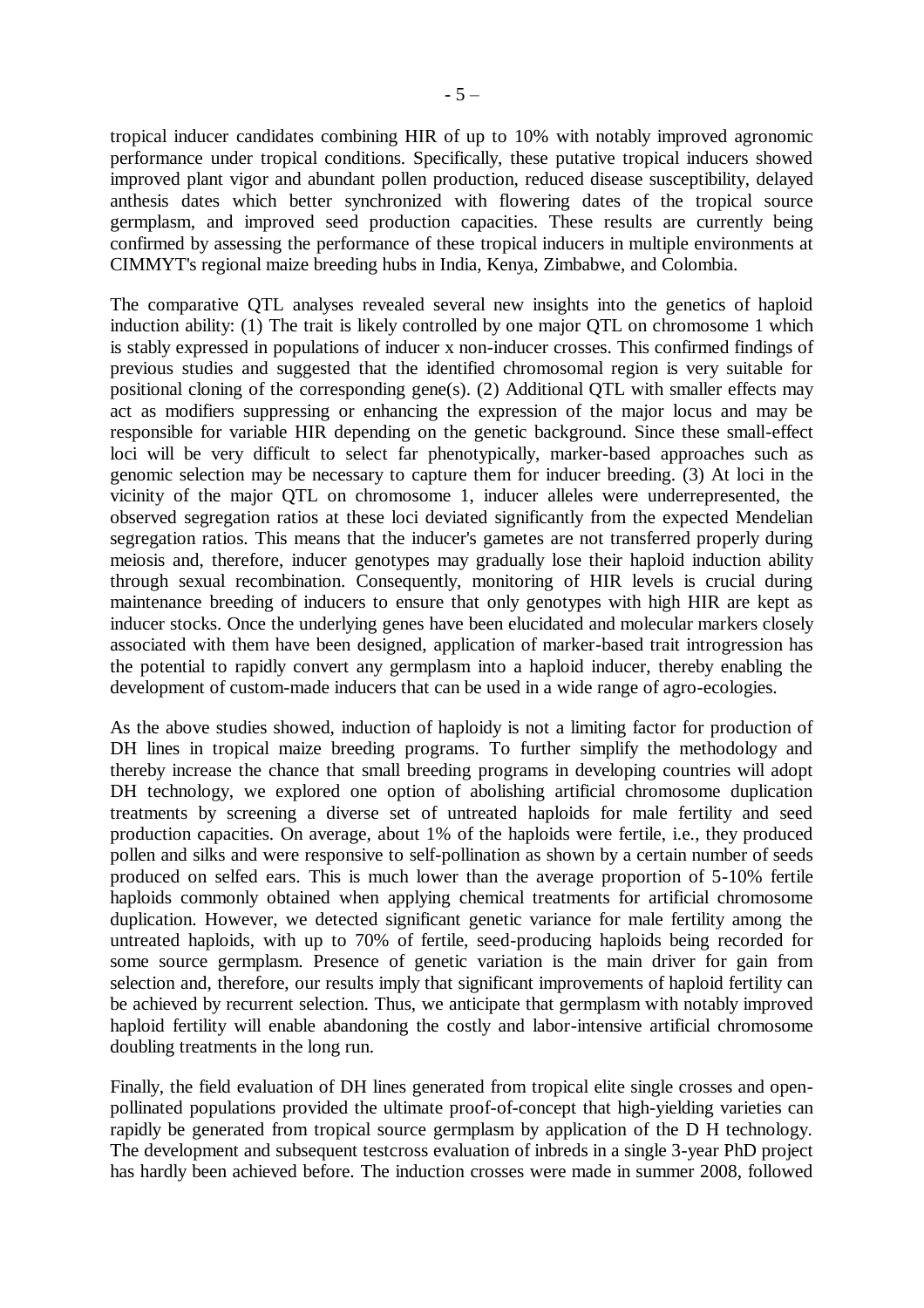by artificial chromosome doubling and seed multiplication in winter 2008/2009, production of testcross seed in summer 2009, and field evaluation of testcross hybrids in winter 2009/2010. When analysed across three environments, no significant differences where observed between the mean testcross grain yields of DH lines derived from single crosses of elite inbreds and those derived from heterogeneous open-pollinated populations. Hence, both population types are suitable source germplasm for tropical inbred development. In fact, higher genetic variance was observed among DH lines from open-pollinated populations and this trend was also confirmed by molecular diversity indices based on DNA marker analyses. This demonstrates that genetic variation contained in maize genetic resources such as genebank accessions and improved open-pollinated populations can effectively and rapidly be made accessible to tropical maize breeders by means of DH lines, which promises to greatly accelerate breeding progress and, accordingly, the arrival of improved stress-resilient maize varieties at the resource-poor farmers' fields.

#### **Relevance of the submitted thesis research with regard to the objective of the award**

Considering the growing global population and the gradual decline of natural resources such as arable land, water, and phosphorus, plant breeders play a crucial role in mitigating poverty and food shortages by developing stress-resilient and high-yielding maize varieties for resourcepoor farmers. Abiotic and biotic stresses that hamper maize production in developing countries include droughts and floods, heat, nutrient-depleted or saline soils, and a variety of insects and diseases. Reducing the time to variety development will be essential to be able to rapidly react to changing requirements and upcoming stresses, as recently exemplified by the aggressive spreading of the wheat stern rust race Ug99. In vivo production of maize DH lines therefore is a key component of future maize variety development, as it allows combining novel traits into high-yielding varieties at much higher speed than previously. This thesis research no less than provided the ultimate proof-of-concept for the applicability of DH technology to tropical maize breeding programs. CIMMYT's use of this technology is a prominent example of putting advanced technologies at the service of disadvantaged, small-scale farmers.

The step-by-step protocol and particularly the training video that were produced in the frame of this thesis research have already proven very useful for capacity building purposes during workshops in Kenya and Costa Rica as well as for training of staff at CIMMYT's own experimental stations. Positioning of the video at an open-access online platform is expected to help reach maize breeders and researchers lacking the funds for participation at specific workshops. Further, the six publications that resulted from this thesis research not only focused on reporting scientific novelties, but were designed to additionally foster sharing of practical experiences, i.e., successes and pitfalls alike, gained during implementation of the DH production pipeline at CIMMYT. This will assist maize breeders in developing countries in establishing the relevant processes at their breeding stations.

In combination with training material, the availability of tropical haploid inducers, which have been developed in the frame of this thesis research, promises to greatly increase adoption of the DH technology by smaller national maize breeding programs and seed companies in developing countries. Maintenance breeding of the inducers and handling of the induction cross es is simplified when deploying well-adapted inducers. For example, instead of growing one inducer plant for every two source germplasm plants to be pollinated, as was necessary with non-adapted temperate inducers in Mexico due to their very limited production of pollen, the number of inducer plants required may be greatly reduced when adapted inducers are used. This frees capacities for growing considerably more source germplasm plants on the same